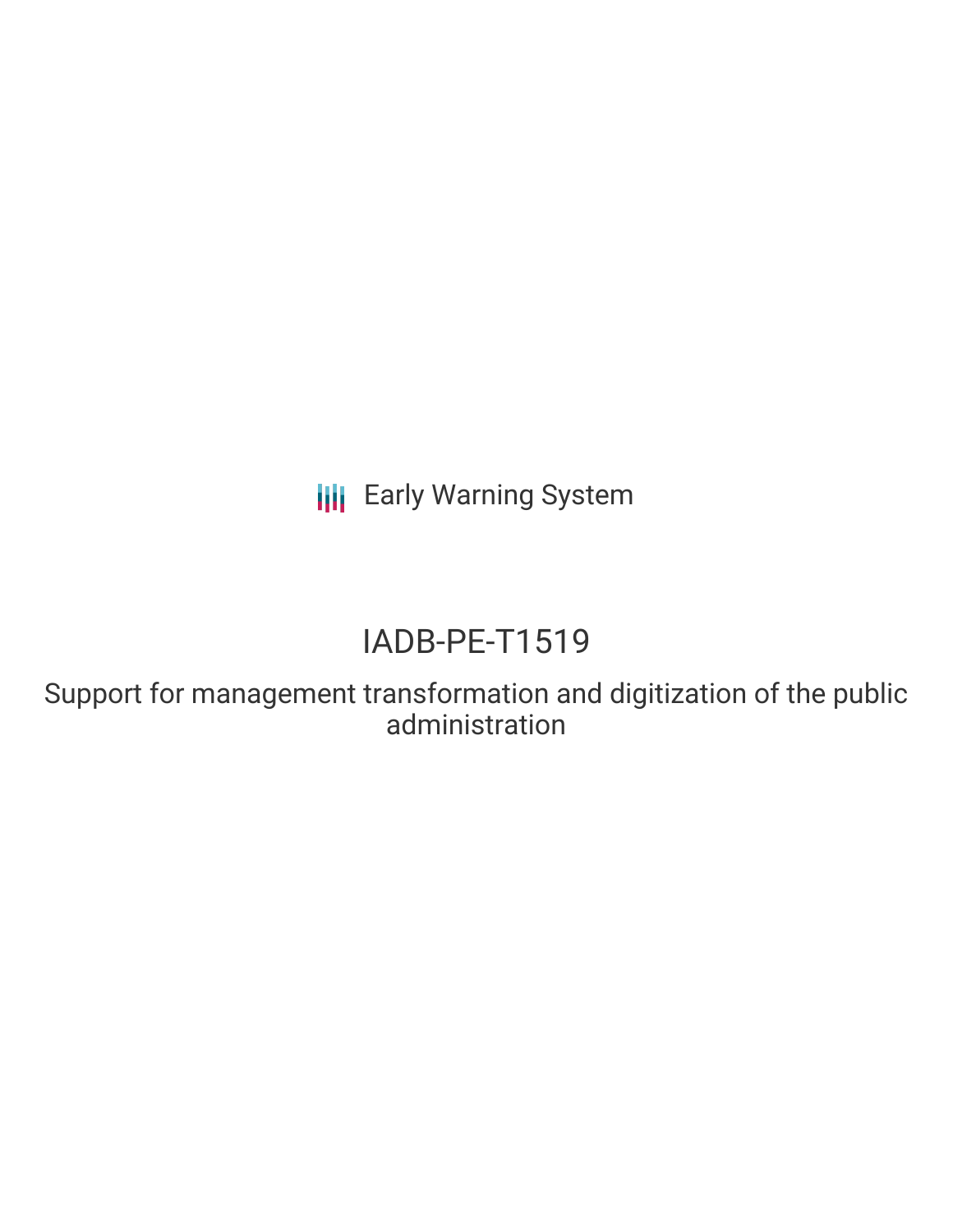

# Early Warning System Support for management transformation and digitization of the public administration

#### **Quick Facts**

| <b>Countries</b>               | Peru                                      |
|--------------------------------|-------------------------------------------|
| <b>Financial Institutions</b>  | Inter-American Development Bank (IADB)    |
| <b>Status</b>                  | Approved                                  |
| <b>Bank Risk Rating</b>        | U                                         |
| <b>Borrower</b>                | Government of Perú                        |
| <b>Sectors</b>                 | Law and Government, Technical Cooperation |
| <b>Investment Type(s)</b>      | <b>Advisory Services</b>                  |
| <b>Investment Amount (USD)</b> | \$0.10 million                            |
| <b>Grant Amount (USD)</b>      | $$0.10$ million                           |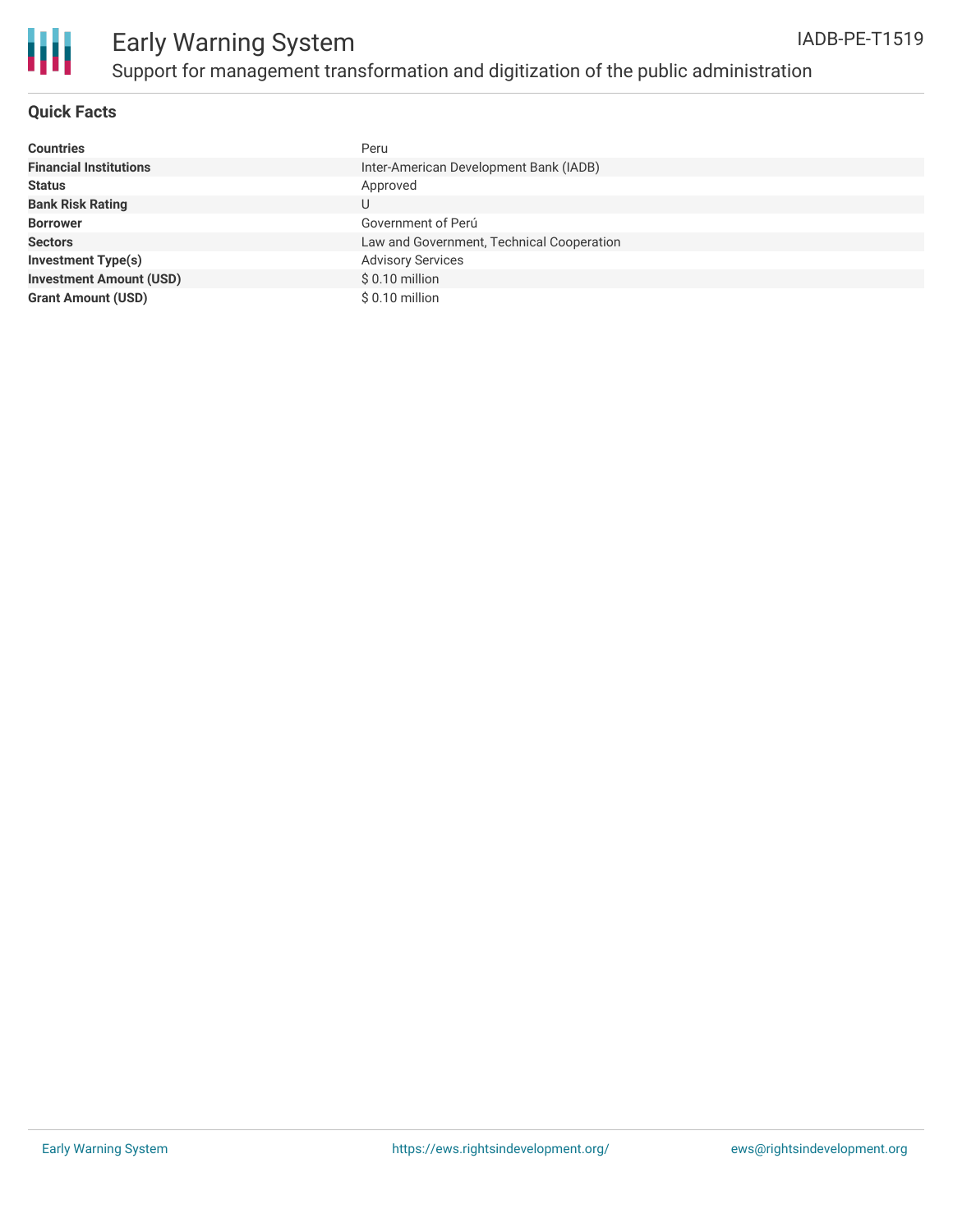

### Early Warning System Support for management transformation and digitization of the public administration

### **Project Description**

The general objective will be to support the implementation of Peru's Digital Transformation Agenda with the purpose of coordinating government initiatives related to the use of digital technologies, with a focus on economic development, digital inclusion of all Peruvians and the construction of an efficient and citizen-centered government.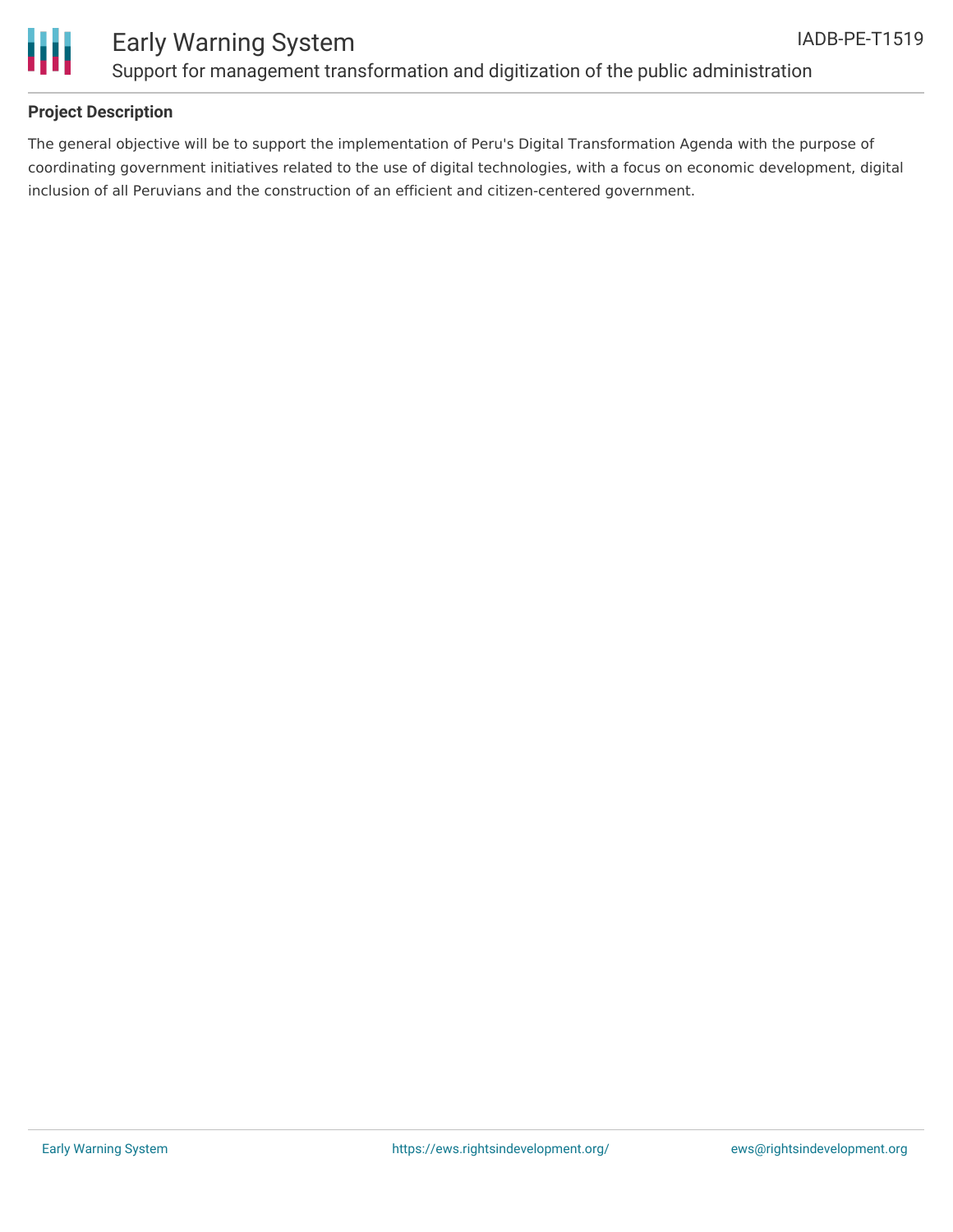

## Early Warning System Support for management transformation and digitization of the public administration

#### **Investment Description**

• Inter-American Development Bank (IADB)